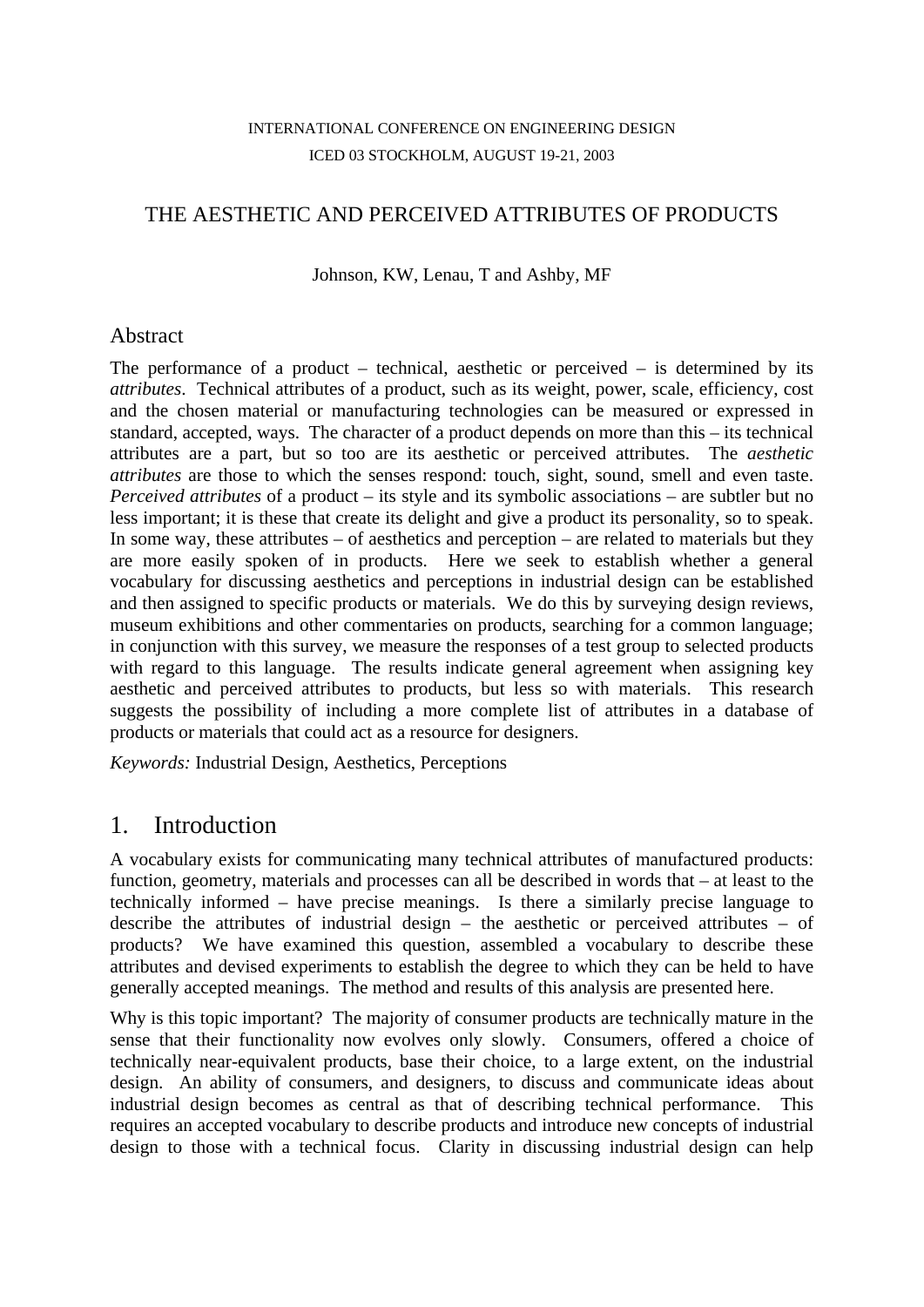demystify the field for students of engineering and can stimulate communication between technical and industrial designers in industry.

#### 1.1. Product Attributes.

Any product has a set of attributes by which it is characterised. If we say a hairdryer 'costs £18, weighs 400g and is made of plastic' almost everyone will comprehend what is meant. If we add 'it is made of injection-moulded polycarbonate' many – though not all – will understand. To those with an adequate technical background, these words have precise meaning, allowing accurate communication. A set of such words, used to describe attributes, can be thought of a set of *index lists*. A product is characterised by a set of words chosen from these lists and these index lists can be organised in a hierarchical structure, a tree structure. Thus, polycarbonate is a word from an index list of materials: injection moulding is one from an index list of processes.

Here, the proper choice of a set of *index words* for each list is the key to describing product aesthetics and perceptions. Good index words are general enough to capture a cluster of associations, but at the same time precise enough to carry well-defined meanings. For instance, describing the hairdryer as made of a 'material' is too general; it conveys nothing. Describing it as made of 'polymer' is more precise; the word polymer stands for a cluster of well-known and well-understood attributes (such as the material's thermal properties) that distinguish polymers from metals, glass or wood. Describing it as made of 'polycarbonate' is more precise still, but fewer people will know what it means. To go further and call it 'Dow grade 301, high impact fire-resistant PC' is too precise for any but the most specialised of audiences, but there are times in later stages of design where this detail is appropriate. And, a good tree structure allows this precision to be used by the designer, as appropriate.

Thus a balance must be struck, in seeking words to describe product attributes, between generality (with a loss of precision) and specificity (with an ability to communicate only to the initiated). In describing technical attributes, this balance is achieved by establishing an accepted and well-defined hierarchy of vocabulary. Thus, staying with materials as the example, we can think of a tree-like structure of descriptors. Generality is greatest at the root and the level of precision increases towards the top. Each index word, at a given level of the tree, has a cluster of associations attached to it that can be defined and have widely accepted meaning. Communication about materials uses these words; a cluster of associations attached to any one of them is conveyed when the word is used, or  $-$  if the word is imperfectly understood – its associations can be found in technical handbooks.

Is there a similar hierarchy of vocabulary for describing the industrial design aspects of products? The next sections describe our attempts to answer this question. First, we must consider other research that has attempted to answer a similar question.

### 1.2. A Review of the Literature.

Research exists that explores the aesthetics and perceived attributes of materials and products. Among these, a number are relevant to the present study. One example is that of Professor Pekka Harni and his students, of the University of Art and Design in Helsinki, who studies the sensory experiences and associations of objects using, as prototypes, 12 different styles: folklore, deluxe, kitsch, porno, toy, cartoon, sport, pseudo-eco, army, professional, space and 'white plastic' [1]. Each style was applied, as a project, to 5 products: a toaster, an iron, a hairdryer, a kitchen mixer and an electric shaver. The style was achieved through choice of material, of form and of surface finish. Luxury is suggested by the use of hardwoods, gold, silver, silk, leather and a conservative colour range; toys, by contrast, make extensive use of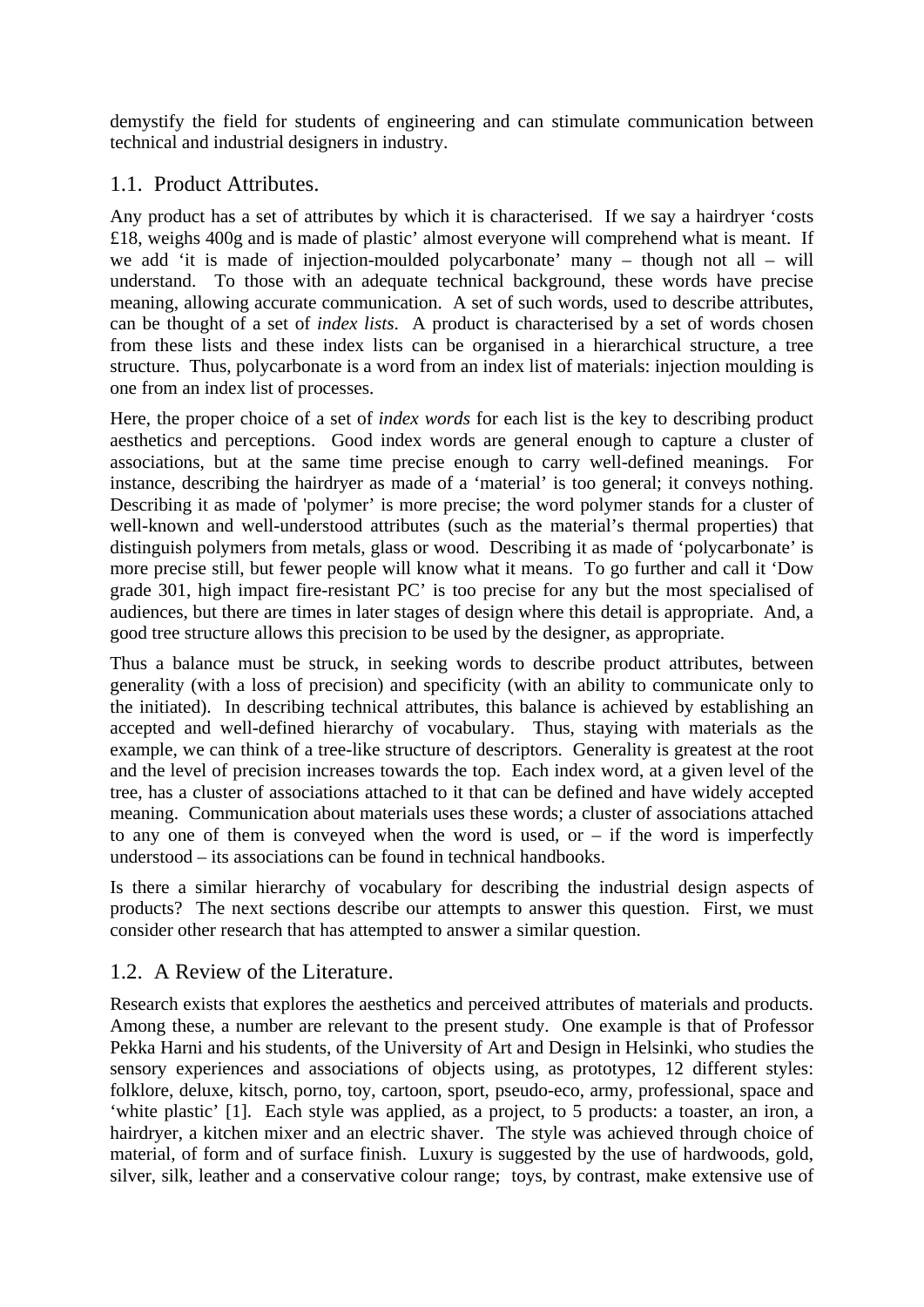plastics, have simple rounded shapes and primary colours. The findings indicate that links exists between the stylistic and symbolic attributes of products and the materials and surface treatments used to make them.

An earlier study, that of Ezio Manzini [2], illustrates how the combination of material and form is used to obtain specific product attributes (lightweight, heat resistance, elasticity, transparency and surface quality) and specific human responses – the perception, for instance, that a short bamboo stick is stiff when a long one seems flexible.

Directed at an audience of theatre stage designers, Faszination Licht [3] explores the use of light and colour in the theatre and particularly how colours can be used to manipulate the emotions of the audience. The author describes how colours are related to meaning, psychology, sound, taste and symbolic content: red, for example, has associations of power, dynamics, warmth, trumpets, sweetness and the erotic. Even though this is a highly subjective matter, light technicians are trained in these skills, and there exists a vocabulary in the field that has a sort of general consensus – a point relevant to the study described below.

Monö [4] describes how the aesthetics of design can be said to be the study of the effect of product gestalt (the physical appearance of the product as a whole including lines, surfaces, acoustic vibrations, olfactory substances, etc.) on human sensations. He also explains how the product can be perceived or interpreted in a broader perspective as a "meta" product including all the interpretations and ideas "behind" the physical product, such as prejudices, status, nostalgia, group affiliation etc.

Monö [4] and Søndergaard [5] explore product semiotics – the study of signs and their role in socio-cultural behaviour. A product transmits signs that are interpreted differently depending on the observer and the context. The authors use the terms *icon, index* and *symbol* as a basic vocabulary in describing the semiotics. An icon is an idealised abstraction of the attributes of a product (e.g. a frame for a painting), an index is connected to what it signifies by cause (e.g. tracks in the snow indicate that someone was here) and a symbol represents a recognition of agreement between people (e.g. a crown indicates royalty). This analysis also addresses the senses: for example, the sound of an angry voice can be a sign. The authors illustrate how meaning is built into a product; an entrance gate can exhibit both rejection or friendliness through the use of sturdy vertical posts and thick horizontal bars, or through curved shapes and decorative panels; an airline logo in fat italic letters signals power and speed.

Warell [6] works on developing a theoretical framework for describing the form design of products integrating technical and aesthetical issues. Like in a language a product can be seen as having a number of basic building blocks (form elements as an equivalent to the alphabet), a syntax (the arrangement of the ingredients) and a semantic structure (the meaning of the ingredients to an observer).

The work described above suggests that agreement can, to some degree, be reached in interpreting the emotions, associations, symbols and styles of products, and that these derive from form, structure, colour, surface and material.

We now return to our question of a vocabulary for aesthetics and perception. In exploring it, we have involved both industrial designers and behavioural psychologists. A number of general, and obvious, viewpoints emerge, but they should be stated. Attempting to quantify or structure aesthetic or perceived attributes is risky. Many of these attributes are subjective; they depend on the choice of material, the product itself, on the context and, importantly, on the culture in which the product is used. They are sometimes ambiguous, and their meaning changes with time: a product that appears 'aggressive' today can seem 'humorous' tomorrow; the use of translucent materials may be 'trendy' today but 'artificial' tomorrow. But then the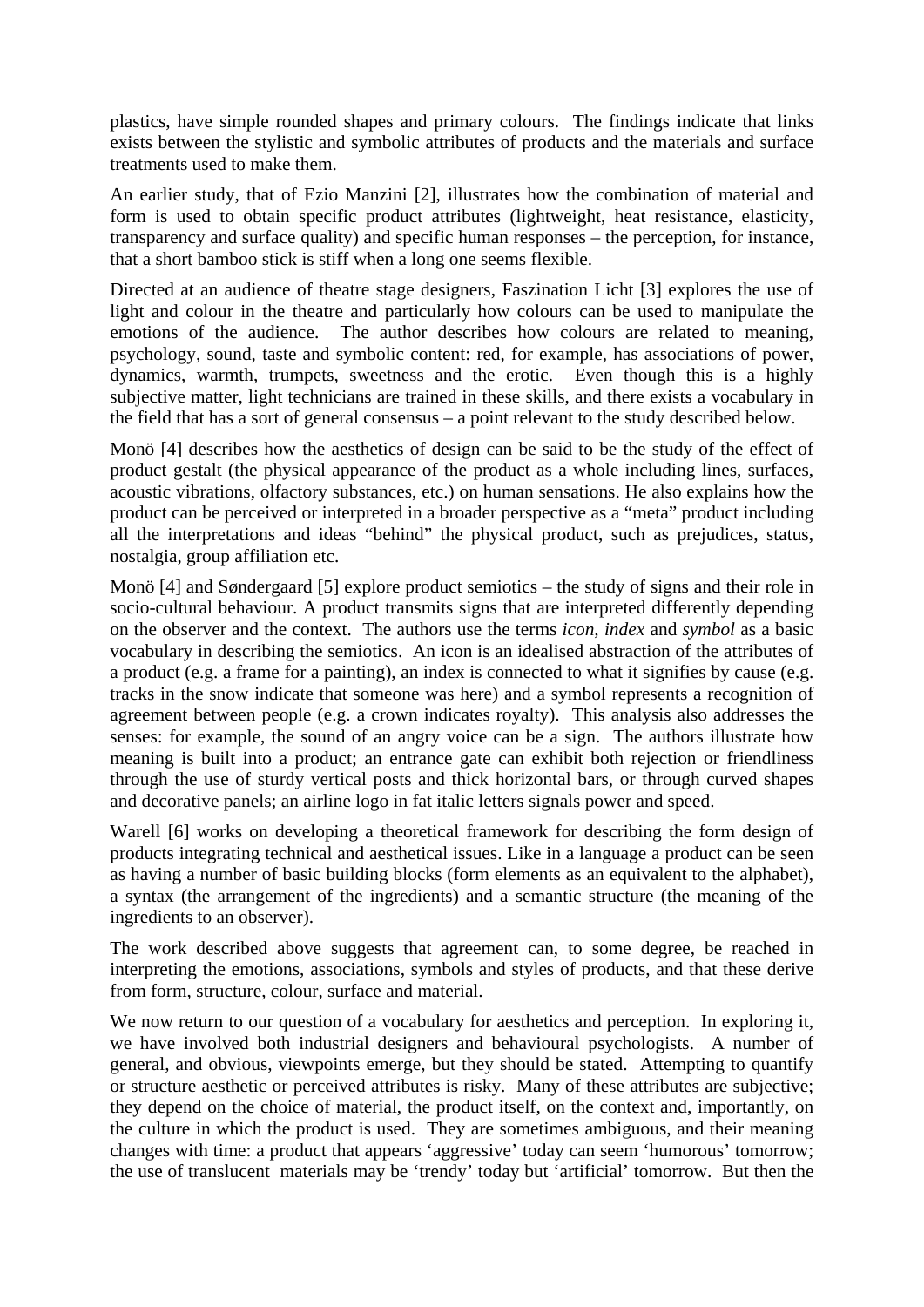stock market, the economy, and above all the weather are subject to unpredictable change, yet we find it helpful to attempt to quantify and structure their attributes so that – at any point in time – they can be described in an intelligible way. Our aim, then, is to draw a map of the landscape of industrial design, even if it is changing, seeking the influences that materials and processes have in the aesthetics and perception of products.

# 2. Method

As an attempt at developing a vocabulary of aesthetic or perceived attributes and their connections to materials and products, we have chosen the following method: the formulation of an initial vocabulary, an experiment with design-course students (repeated twice), and a statistical analysis of the experimental data.

#### 2.1. Formulation of a Vocabulary.

We have assembled index lists of words to describe the aesthetic and the perceived attributes of products; this list follows the structure of that shown in Figure 1. *Aesthetic attributes*, which we consider to be more specifically the 'sensory attributes', are those of colour, feel, form, etc. that each appeal directly to the senses*.* The *perceived attributes* include the following: 'symbolic attributes' are those characterising the associations carried by the product, 'stylistic attributes' establish its position in the history and development of design movements. To do this, we surveyed design-reviews of products in books, magazines and newspaper articles [7 – 14], noting the words used to characterise a product and its attributes. To these we added words used by museum curators to describe objects in design exhibitions and product descriptions from advertisements [15], giving the initial vocabulary list. The list was then simplified and reduced in length by replacing near-equivalent words with a single word (e.g. humourous  $\approx$  funny; complicated  $\approx$  intricate).

This survey led to the structure shown in Figure 1 and detailed in Table 1. The *sensory* attributes are straightforward. The *symbolic* attributes, probably the most important for this study, capture the associations carried by the product (each shown with an opposite to sharpen the meaning). The *stylistic* attributes link the product, when possible, to a design movement; these are good index words in the sense that they represent a cluster of ideas, but poor in the sense that they require prior knowledge of design history (an illustration of the challenges involved in practical indexing) and so were not used further in this study.



Figure 1. An abbreviated tree structure for aesthetic and perceived attributes. Each word carries a cluster of meanings, the most general on the left, the most specific on the right.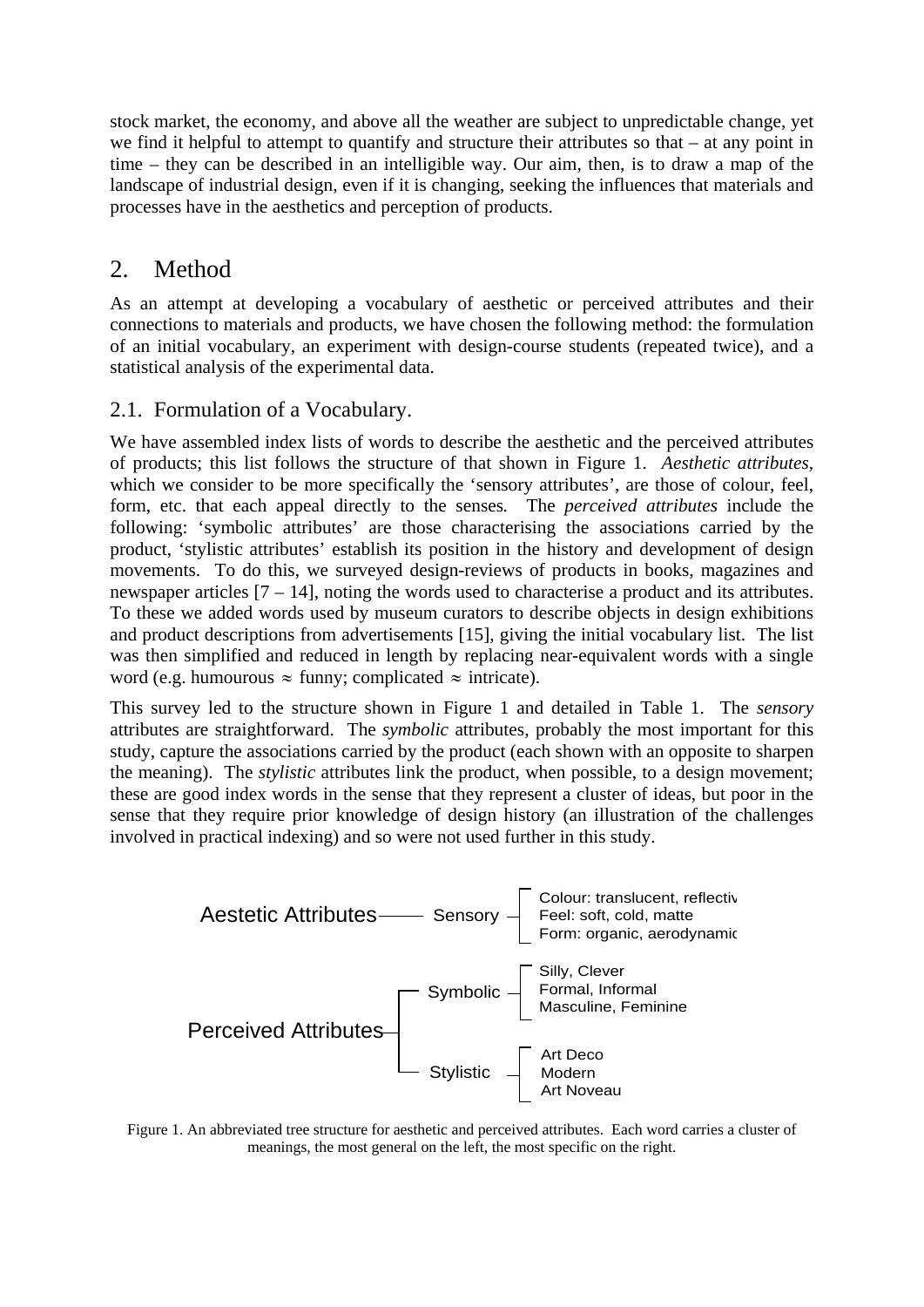| Aesthetics - Sensory |               | Perception - Symbolic |                 | Perception - Stylistic |
|----------------------|---------------|-----------------------|-----------------|------------------------|
| Feel                 | Soft          | Aggressive            | Passive         | (1890) Art Nouveau     |
|                      | Hard          | Cheap                 | Expensive       | (1890) Arts and Crafts |
|                      | Warm          | Classic               | Trendy          | (1900) Functional      |
|                      | Cold          | Clean                 | Dirty           | (1900) Modernist       |
|                      | Matte         | Clever                | Silly           | (1910) Futuristic      |
|                      | Textured      | Common                | Exclusive       | (1920) Art Deco        |
| Form                 | Organic       | Over-decorated        | Minimal         | (1930) Streamform      |
|                      | Angular       | Delicate              | Rugged          | (1945) Contemporary    |
|                      | Aerodynamic   | Dull                  | Sexy            | (1960) Pop             |
|                      | Industrial    | Elegant               | Clumsy          | (1960) Retro           |
| Smell                | Fresh         | Evil                  | Good            | (1970) Classic         |
|                      | Stale         | Feminine              | Masculine       | (1970) Post-Modernist  |
|                      | Natural       | Formal                | Informal        |                        |
|                      | Artificial    | Friendly              | Irritating      |                        |
| Colour               | Transparent   | Functional            | <b>Useless</b>  |                        |
|                      | Translucent   | <b>Futuristic</b>     | <b>Historic</b> |                        |
|                      | Opaque        | Handmade              | Mass-produced   |                        |
|                      | Reflective    | Honest                | Deceptive       |                        |
| Taste                | Sweet         | Humourous             | Serious         |                        |
|                      | Sour          | Intricate             | Plain           |                        |
|                      | Salty         | Mature                | Youthful        |                        |
|                      | <b>Bitter</b> | Restrained            | Extravagant     |                        |
| Sound                | Muffled       | Temporary             | Permanent       |                        |
|                      | Ringing       | Weak                  | Strong          |                        |

Table 1. A vocabulary to describe aestetics and perception

### 2.2. The Experiment.

The experiment included participants from an Integrated Design Course run jointly by the Technical University of Denmark, the Danish Design School in Copenhagen and the Copenhagen Business School, and involved students from all schools working together in groups of three. As part of the course each group was required to redesign an existing product: an emergency tent, an insulin injection device, a laptop computer case and a children's board game. The experiment included three exercises. First, the students were asked to discuss, in their project groups, the aesthetics and perceptions of their products and the role of materials in each. Second, they were asked to describe, in their own words, the aesthetics and perception of six products with which they were not familiar: a toothbrush, a bottle of cleaner, a toaster, sunglasses, a sponge and a digital camera (Figure 2). Finally, the same groups were asked to re-examine the six products and choose words from the list of Table 1.



Figure 2. The six products used in the experiment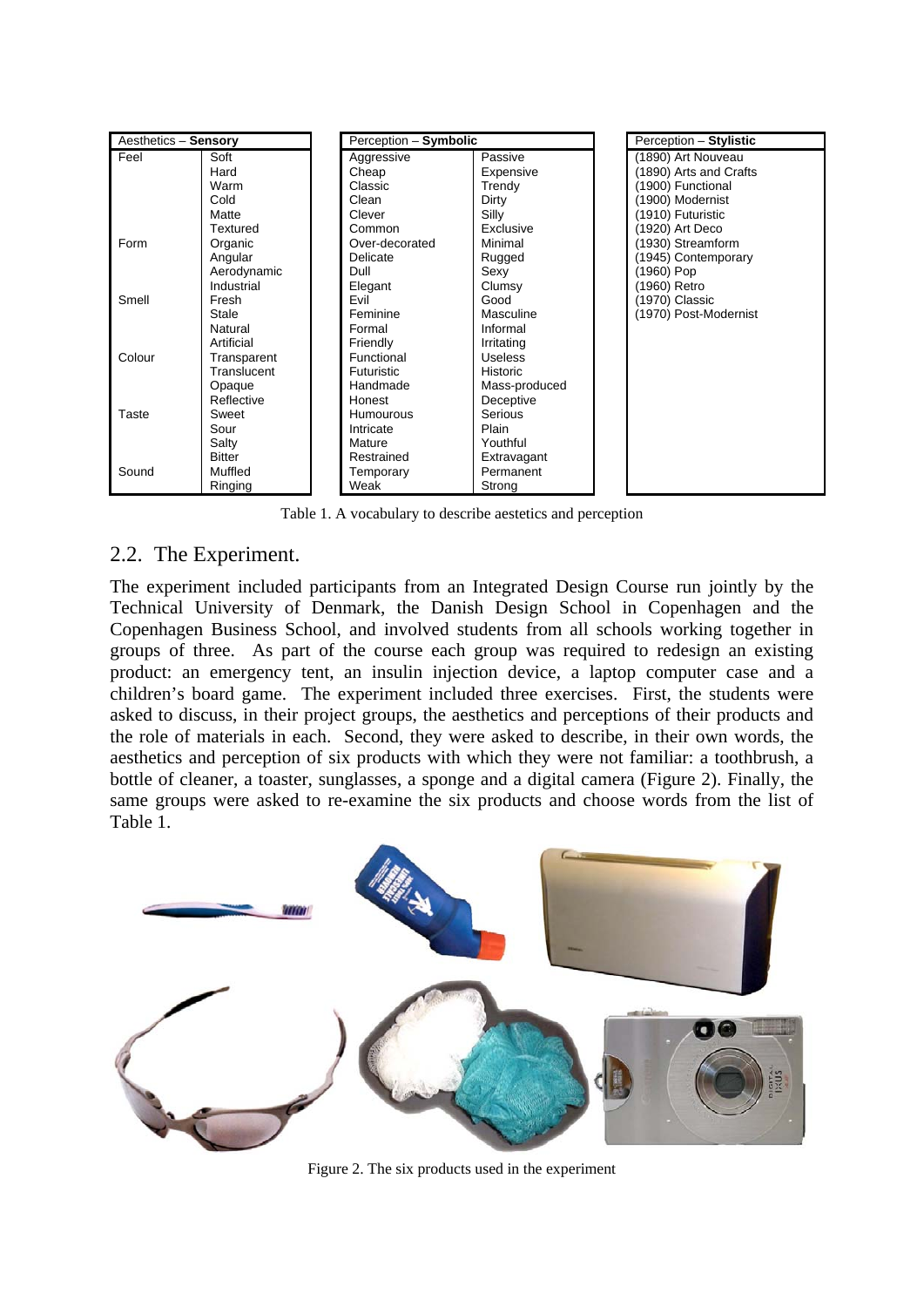#### 2.3. Analysis of the Data.

The last of the three exercises was structured to allow statistical analysis of the data. To do so, we make the null hypothesis that there is *no correlation* between the attributes of the six products and the words given in the list of Table 1. If this hypothesis is true, the distribution of responses can be calculated by standard statistical methods [16, 17]. If the real responsedistribution differs from this, we can assess whether the difference is significant, and at what level.

The probability of an event A occurring r times in n trials, if successive events are not correlated, is given by the terms of a Binomial distribution:

$$
p(r) = \binom{n}{r} C \cdot \left[ p(A) \right]^r \left[ p(\widetilde{A}) \right]^{(n-r)}
$$

where

 $r!(n-r)!$  ${}_{\rm r}^{\rm n}$ C =  $\frac{{\rm n}!}{{\rm r}!({\rm n}-1)!}$ 

and  $p(A)$  is the probability that the event will occur in a single trial

 $p(A)$  is the probability that the event will *not* occur in a single trial.

Given a choice of N words, the probability of one being chosen at random is

$$
p(A) = \frac{1}{N}
$$

and the choice that it will not be chosen is

$$
p(\widetilde{A}) = 1 - \frac{1}{N} = \frac{N-1}{N}
$$

If the members of the test group make n attempts to assign a word to a product, the probability that a given word will be assigned r times to a given product (assuming no correlation between them) is

$$
p(r) = \frac{n!}{r!(n-r)!} \left[\frac{1}{N}\right]^r \left[\frac{N-1}{N}\right]^{(n-r)}
$$

With this expression we can compute the probability of  $-$  say  $-$  10 of the 14 members of the test group choosing the same word to describe a perceived attribute of a product. Figure 3a shows the distribution  $p(r)$  for Object 1. The most probable number of responses is near 4.

We are interested in the probability of a score exceeding some level  $r^*$  above which it can be deemed to be *statistically significant*. The probability that an attribute gets a score of r greater than r\* is

$$
P(r^*) = 1 - \sum_{0}^{r^*} p(r)
$$

This cumulative probability, for Object 1, is plotted in Figure 3b.

We must now assign a *significance level*. We adopt the severe criterion that the null hypothesis is disproved if the probability of the score is less than 1%. The probability of a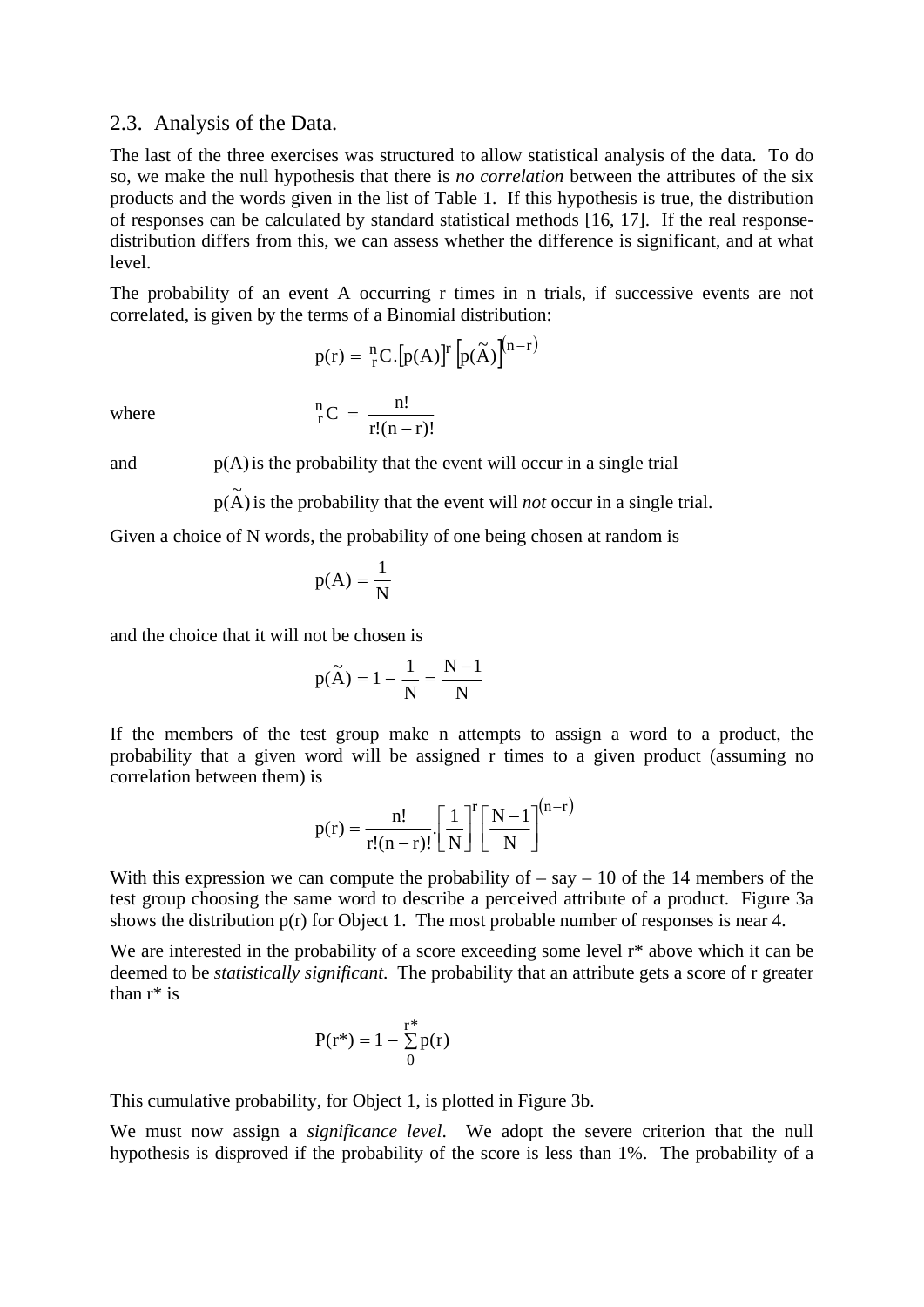score greater than  $r^*$  for Object 1 falls to a value below 0.01 at  $r^* \ge 9$ . Any words with a frequency greater than the significance level are significant with a 99% confidence limit.

We have applied the same procedure to each object, for both sensory and symbolic attributes, obtaining different values of the significance level for 99% confidence. In each case, a number of words emerge as characterising the aesthetic and perceived attributes of the object.



Figure 3. (a) The response-probability p(r) for perceived attributes and Object 1: Toothbrush. (b) The cumulative response-probality P(r\*) for aesthetic attributes and Object 1.

### 3. Results

For all six products we find significant agreement in the use of certain words to describe the aesthetic and perceived attributes. The *Oral-B CrossAction* toothbrush feels soft, is seen as being organic in form, opaque in colour and muffled in sound; it is perceived as trendy, clean, functional (see Figure 4 where the cut-off is plotted as a vertical line.). The *Superdrug* toilet cleaners smell artificial and are opaque in colour; they are perceived as cheap, common, dull and mass-produced. The *Bosch-Siemens Premium Line* toaster feels hard and cold and has an aerodynamic form; it is perceived as aggressive, expensive, exclusive, masculine and futuristic. The *Oakley X-Metal Romeo* sunglasses feel hard and have an aerodynamic form; they are perceived as aggressive, expensive, trendy, clever, masculine, futuristic and youthful. The bath sponge feels soft, is organic in form and smells artificial; it is perceived as cheap, silly, feminine and mass-produced. The *Canon IXUS* digital camera feels hard and cold, is angular and industrial in form and has a reflective surface colour; it is perceived as expensive, clean, masculine, functional and strong.

The results of this experiment have also given insight into the completeness and effectiveness of the initial choice of vocabulary for aesthetics and perception. By considering the students' descriptions of each product without any bias from our own list, we discovered some words that were missing and some words that were slightly inappropriate. Additional attributes for texture and form – like smooth, rough, slippery, flat, squared, etc. – were added to our list; and the attributes of colour were expanded. The attributes of perception were reconsidered as well and some words were edited. One important feature of this new list is that no word has entirely negative implications and therefore could be desired for a given product. In addition, words like efficient and quality, which were often used to describe the products in this experiment, are not actually perceptions – they are simply attributes of good design and are therefore not included in this list. A revised language for aesthetics and perception is included in Figure 5.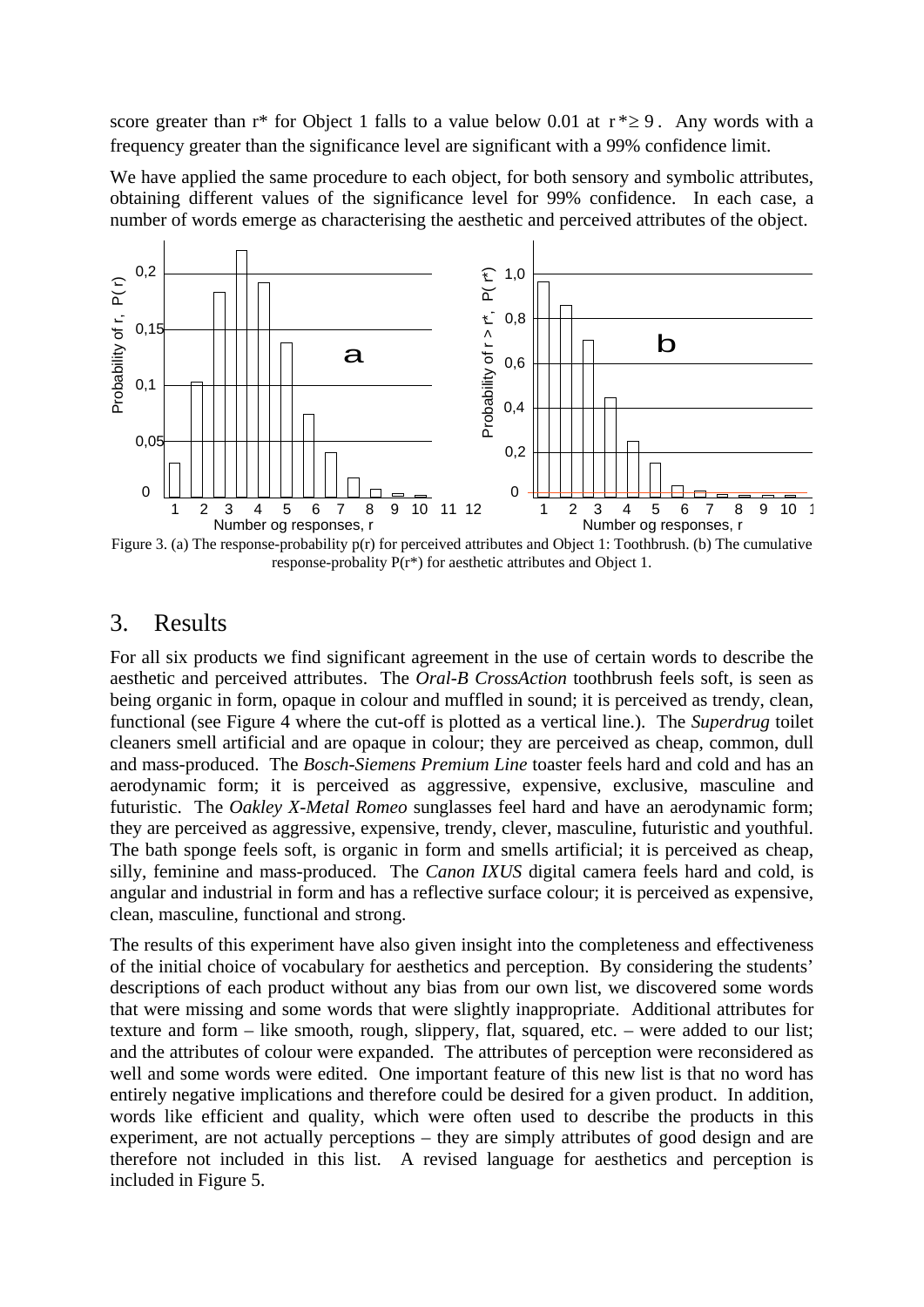For the majority of this paper we have discussed the aesthetic and perceived attributes of products, but one important question that is still unanswered is how these product attributes are influenced by choice of material. As was mentioned previously, each student group was asked to describe their product and how materials influenced the aesthetic and perceived attributes of that product. The students designing an emergency tent described the aesthetics of the current design, made of LDPE and polyester fabric, as rubbery, artificial in smell, translucent and coloured; the design was perceived as temporary, artificial and impersonal. They chose polymers with perfumed additives, polymer foams and natural fabrics for the redesign to create more warm and natural aesthetics and the perception of a personal, cozy space. The students designing a new insulin device described the aesthetics of the current design, made of polymer co-moulded with elastomer, as finely textured, rubbery and coloured; the same design was perceived as high-tech. Their re-design added steel parts to give the perception of durability and robustness – qualities they associated with the Volvo brandname. Materials have a very strong and consistent influence on aesthetics, but a less predictable influence on perception. The perceived attributes of a material can be altered by form and context, but the choice of material is an important starting point – it is this material that is manipulated by the designer in the creation of a product's function, use and delight.



Figure 4. Results of analysis, *sensory* words selected - Object 1, the toothbrush.

#### 4. Discussions

Markets are influenced by designs which combine, in an appropriately balanced way, the technical, aesthetic and perceived attributes. Technical attributes can be described in a vocabulary that allows general understanding. Communicating aesthetics or perception is more difficult, yet obviously important if designers are to transmit ideas between each other, within a company or to consumers.

Products certainly have attributes that we have called their aesthetic and perceived attributes. The nature of the materials used to make a product play a major role in creating these attributes. But can the *material itself* be said to possess them? Examples can be cited in which, it seems, they do. Material names appear as metaphors for perceptions in English and in other languages – iron woman, leaden conversation, mercurial character – implying the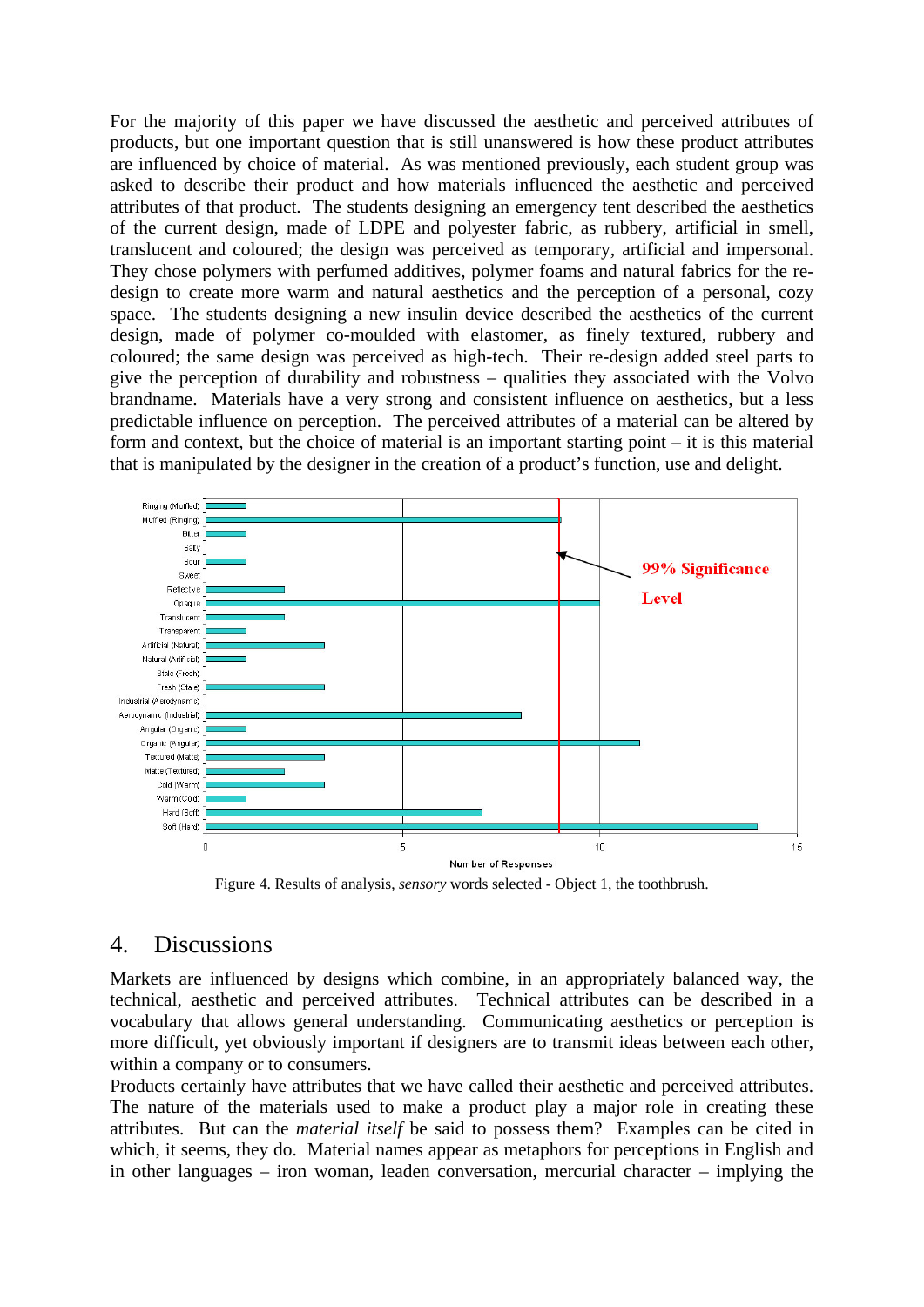perceived attributes that each represents. Cork can have associations of warmth and friendliness; steel, of strength and durability; wood of tradition; gold of wealth. But each of these, in another context (that is, incorporated in another product) could be perceived in another way: a steel drinkcan does not symbolise strength or durability; the use of gold connections on computer chips does not symbolise wealth.



Figure 5. A revised vocabulary of aesthetics and perception

The results of this study suggest that the connection between materials and perception is at best a hazy one; that between materials and aesthetics is stronger. Colour, of course, is a characteristic of some materials – silver is silver, gold is gold, brass is yellow. But many materials – particularly plastics – can be coloured at will; in fact, they are rarely seen in their natural, uncoloured state. Texture is the same: some materials have a natural texture – wood, cork, sandstone, woven cloth – and some have an artificial texture: polyethylene, rubber and polymer foams are examples. But all materials can be coated and textured by surface processes, imparting to them attributes that are not intrinsic to the material itself. The participants in this study had no difficulty in assigning attributes of colour, texture and feel to a material when these were intrinsic, not achieved by some additional treatment.

Beyond the aesthetics, it was clear that while the perceived attributes of a product can often be associated with the material of which it is made, the material in isolation can only rarely be said to possess these attributes. For the most part, materials acquire their associations through the product in which they are incorporated. They contribute in an important way to creating the character of a product, and thus play a direct role in industrial design. It is useful to know what a product with given associations is made of  $-$  the knowledge can help the designer impart these associations to some new design. But the associations of the material itself cannot be strictly defined, becoming definite only when seen in the context of a product.

This report describes an initial investigation of a vocabulary for describing the aesthetic, the perceived and the role of materials in each. We have found success in linking (with statistical significance) aesthetic and perceived attributes to individual products. We recognise that the results reported here qualify at best as a preliminary survey. Definitive results await a more comprehensive study, examining a larger portfolio of products and soliciting responses from a wider group. The purpose of this paper is not, however, to present definitive results, but to describe an approach we believe to be novel, and to demonstrate that it allows meaningful